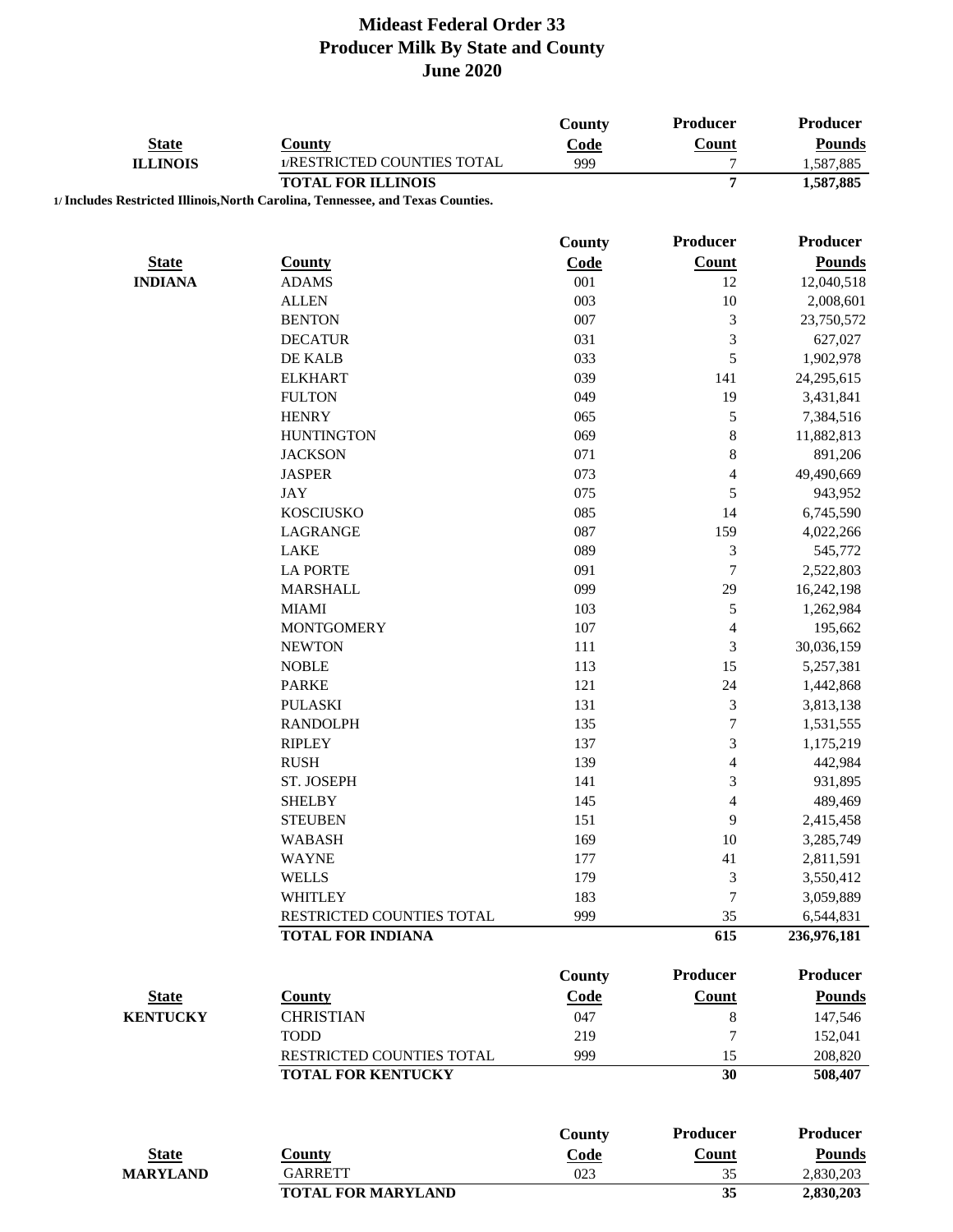|                 |                    | <b>County</b> | Producer         | <b>Producer</b> |
|-----------------|--------------------|---------------|------------------|-----------------|
| <b>State</b>    | <b>County</b>      | Code          | <b>Count</b>     | <b>Pounds</b>   |
| <b>MICHIGAN</b> | <b>ALCONA</b>      | 001           | 4                | 652,100         |
|                 | <b>ALGER</b>       | 003           | 4                | 301,864         |
|                 | <b>ALLEGAN</b>     | 005           | 23               | 23,295,318      |
|                 | <b>ALPENA</b>      | 007           | 12               | 1,887,581       |
|                 | <b>ARENAC</b>      | 011           | 15               | 5,411,832       |
|                 | <b>BARRY</b>       | 015           | 11               | 17,026,994      |
|                 | <b>BAY</b>         | 017           | $\overline{4}$   | 106,847         |
|                 | <b>BRANCH</b>      | 023           | 4                | 1,823,769       |
|                 | <b>CALHOUN</b>     | 025           | 6                | 6,705,347       |
|                 | <b>CHARLEVOIX</b>  | 029           | 4                | 505,308         |
|                 | <b>CHIPPEWA</b>    | 033           | 5                | 361,071         |
|                 | <b>CLARE</b>       | 035           | 15               | 4,300,408       |
|                 | <b>CLINTON</b>     | 037           | 36               | 67,943,034      |
|                 | <b>EATON</b>       | 045           | $\sqrt{5}$       | 172,826         |
|                 | <b>EMMET</b>       | 047           | 3                | 414,725         |
|                 | <b>GENESEE</b>     | 049           | $\overline{4}$   | 549,847         |
|                 | <b>GLADWIN</b>     | 051           | 3                | 255,319         |
|                 | <b>GRATIOT</b>     | 057           | 29               | 76,541,387      |
|                 | <b>HILLSDALE</b>   | 059           | $\boldsymbol{7}$ | 2,243,829       |
|                 | <b>HURON</b>       | 063           | 50               | 67,999,859      |
|                 | <b>INGHAM</b>      | 065           | 16               | 3,507,875       |
|                 | <b>IONIA</b>       | 067           | 29               | 27,287,320      |
|                 | <b>IOSCO</b>       | 069           | 10               | 872,500         |
|                 | <b>ISABELLA</b>    | 073           | 30               | 16,338,670      |
|                 | <b>JACKSON</b>     | 075           | 13               |                 |
|                 | <b>KALAMAZOO</b>   | 077           | 5                | 5,146,501       |
|                 | <b>KENT</b>        | 081           | 13               | 9,844,573       |
|                 | <b>LAPEER</b>      |               |                  | 13,611,585      |
|                 |                    | 087           | 15               | 2,045,572       |
|                 | <b>LENAWEE</b>     | 091           | 18               | 35,762,450      |
|                 | <b>LIVINGSTON</b>  | 093           | $\,8\,$          | 4,360,182       |
|                 | <b>MACOMB</b>      | 099           | 3                | 176,672         |
|                 | <b>MASON</b>       | 105           | $\boldsymbol{7}$ | 1,043,238       |
|                 | <b>MECOSTA</b>     | 107           | 14               | 967,514         |
|                 | <b>MENOMINEE</b>   | 109           | 11               | 1,171,237       |
|                 | <b>MISSAUKEE</b>   | 113           | 34               | 45,138,055      |
|                 | <b>MONTCALM</b>    | 117           | 41               | 8,722,295       |
|                 | <b>MONTMORENCY</b> | 119           | $\overline{4}$   | 406,689         |
|                 | <b>MUSKEGON</b>    | 121           | 13               | 13,588,262      |
|                 | <b>NEWAYGO</b>     | 123           | 23               | 4,572,276       |
|                 | <b>OCEANA</b>      | 127           | $\overline{4}$   | 82,744          |
|                 | <b>OGEMAW</b>      | 129           | 23               | 4,275,816       |
|                 | <b>OSCEOLA</b>     | 133           | 23               | 12,242,073      |
|                 | <b>OSCODA</b>      | 135           | 10               | 619,381         |
|                 | <b>OTTAWA</b>      | 139           | 31               | 41,395,734      |
|                 | <b>SAGINAW</b>     | 145           | 11               | 3,458,114       |
|                 | ST. CLAIR          | 147           | $\,8\,$          | 1,750,950       |
|                 | ST. JOSEPH         | 149           | 7                | 5,742,184       |
|                 | <b>SANILAC</b>     | 151           | 67               | 40,922,378      |
|                 | <b>SHIAWASSEE</b>  | 155           | 14               | 4,577,529       |
|                 |                    |               |                  |                 |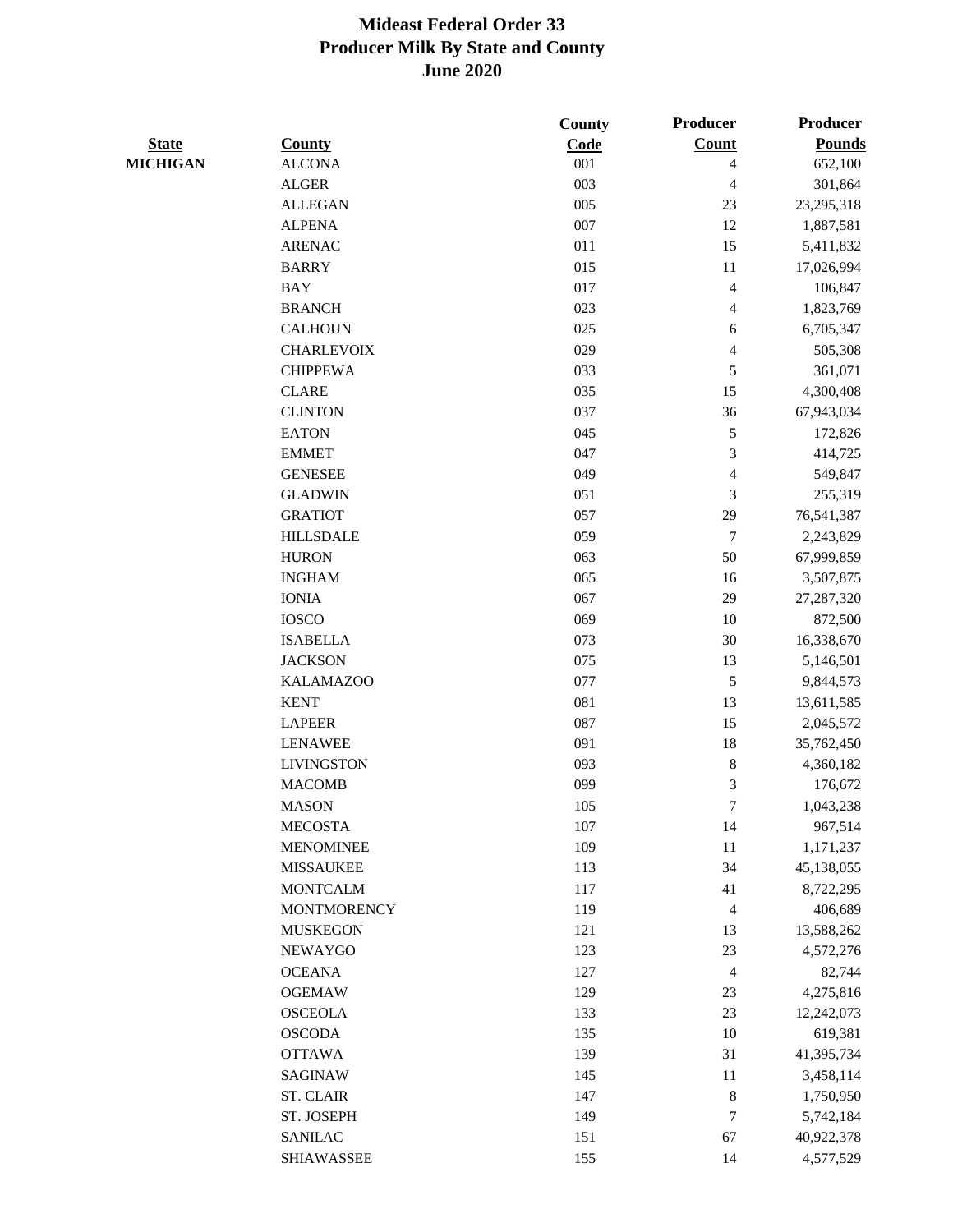|                 |                           | County | <b>Producer</b> | <b>Producer</b> |
|-----------------|---------------------------|--------|-----------------|-----------------|
| <b>State</b>    | <b>County</b>             | Code   | Count           | <b>Pounds</b>   |
| <b>MICHIGAN</b> | <b>TUSCOLA</b>            | 157    | 26              | 20,660,504      |
|                 | VAN BUREN                 | 159    | 6               | 16,371,192      |
|                 | WASHTENAW                 | 161    | 10              | 2,771,625       |
|                 | <b>WEXFORD</b>            | 165    | 9               | 467,063         |
|                 | RESTRICTED COUNTIES TOTAL | 999    | 22              | 3,749,296       |
|                 | <b>TOTAL FOR MICHIGAN</b> |        | 822             | 632,149,314     |
|                 |                           |        |                 |                 |
|                 |                           | County | Producer        | <b>Producer</b> |
| <b>State</b>    | <b>County</b>             | Code   | <b>Count</b>    | <b>Pounds</b>   |
| <b>NEW YORK</b> | <b>CATTARAUGUS</b>        | 009    | 40              | 18,991,249      |
|                 | <b>CHAUTAUQUA</b>         | 013    | 72              | 21,100,532      |
|                 | <b>ERIE</b>               | 029    | $\,8\,$         | 2,686,471       |
|                 | <b>LIVINGSTON</b>         | 051    | 4               | 5,286,253       |
|                 | <b>STEUBEN</b>            | 101    | 3               | 2,779,952       |
|                 | <b>WYOMING</b>            | 121    | 8               | 20,383,347      |
|                 | RESTRICTED COUNTIES TOTAL | 999    | 9               | 8,343,002       |
|                 | <b>TOTAL FOR NEW YORK</b> |        | 144             | 79,570,806      |
|                 |                           | County | Producer        | <b>Producer</b> |
| <b>State</b>    | <b>County</b>             | Code   | <b>Count</b>    | <b>Pounds</b>   |
| <b>OHIO</b>     | <b>ADAMS</b>              | 001    | $\,8\,$         | 586,926         |
|                 | <b>ALLEN</b>              | 003    | 3               | 610,418         |
|                 | <b>ASHLAND</b>            | 005    | 38              | 7,467,231       |
|                 | <b>ASHTABULA</b>          | 007    | 14              | 3,075,538       |
|                 | <b>ATHENS</b>             | 009    | 4               | 331,478         |
|                 | <b>AUGLAIZE</b>           | 011    | 25              | 4,135,053       |
|                 | <b>BELMONT</b>            | 013    | 7               | 641,268         |
|                 | <b>BROWN</b>              | 015    | $\tau$          | 694,446         |
|                 | <b>CARROLL</b>            | 019    | 19              | 1,048,075       |
|                 | <b>CHAMPAIGN</b>          | 021    | 6               | 717,270         |
|                 | <b>CLARK</b>              | 023    | $\overline{4}$  | 4,761,341       |
|                 | <b>CLINTON</b>            | 027    | 3               | 169,933         |
|                 | <b>COLUMBIANA</b>         | 029    | 49              | 6,362,327       |
|                 | COSHOCTON                 | 031    | 16              | 2,169,866       |
|                 | <b>CRAWFORD</b>           | 033    | 6               | 2,207,769       |
|                 | <b>DARKE</b>              | 037    | $24\,$          | 6,535,525       |
|                 | <b>DEFIANCE</b>           | 039    | 6               | 4,004,512       |
|                 | <b>FAIRFIELD</b>          | 045    | 3               | 270,500         |
|                 | <b>FAYETTE</b>            | 047    | 4               | 896,947         |
|                 | <b>FULTON</b>             | 051    | 5               | 4,911,488       |
|                 | <b>GEAUGA</b>             | 055    | 33              | 3,548,498       |
|                 | <b>GREENE</b>             | 057    | 3               | 800,805         |
|                 | <b>HANCOCK</b>            | 063    | 3               | 1,382,238       |
|                 | <b>HARDIN</b>             | 065    | $\,8\,$         | 12,769,394      |
|                 | <b>HARRISON</b>           | 067    | 4               | 216,036         |
|                 | <b>HIGHLAND</b>           | 071    | $27\,$          | 2,486,752       |
|                 | <b>HOLMES</b>             | 075    | 126             | 7,397,909       |
|                 | <b>HURON</b>              | 077    | 41              | 3,947,245       |
|                 | <b>JEFFERSON</b>          | 081    | 6               | 547,584         |
|                 | <b>KNOX</b>               | 083    | 20              | 4,421,735       |
|                 | <b>LICKING</b>            | 089    | 6               | 1,948,164       |
|                 | <b>LOGAN</b>              | 091    | 21              | 2,918,423       |
|                 | <b>LORAIN</b>             | 093    | 9               | 991,785         |
|                 | <b>MADISON</b>            | 097    | 7               | 11,342,410      |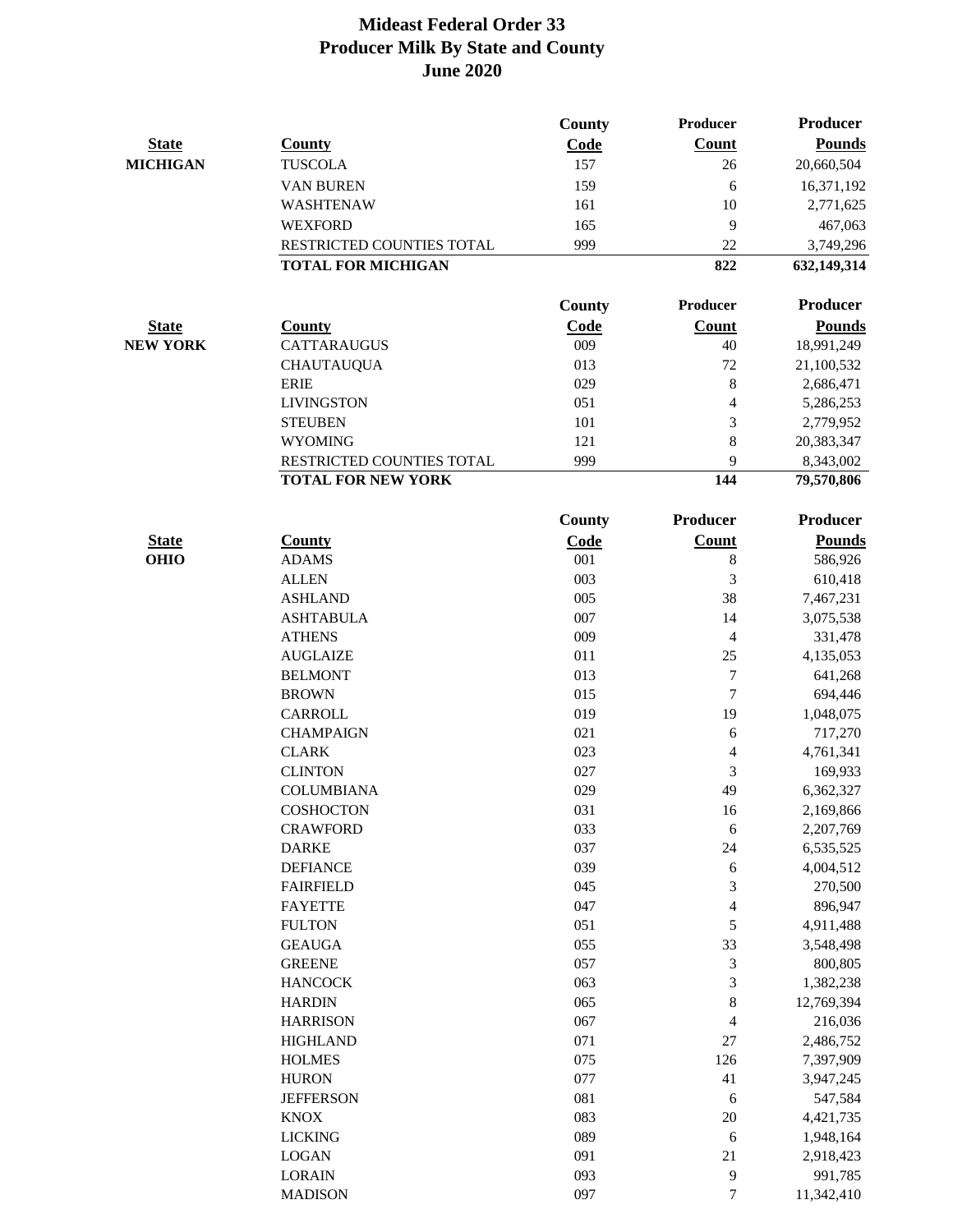|              |                           | <b>County</b> | Producer                 | <b>Producer</b> |
|--------------|---------------------------|---------------|--------------------------|-----------------|
| <b>State</b> | <b>County</b>             | Code          | <b>Count</b>             | <b>Pounds</b>   |
| <b>OHIO</b>  | <b>MAHONING</b>           | 099           | 22                       | 1,914,525       |
|              | <b>MEDINA</b>             | 103           | 10                       | 1,436,139       |
|              | <b>MERCER</b>             | 107           | 63                       | 20,356,234      |
|              | <b>MIAMI</b>              | 109           | 5                        | 370,752         |
|              | <b>MONROE</b>             | 111           | 6                        | 694,229         |
|              | <b>MORGAN</b>             | 115           | 8                        | 1,621,674       |
|              | <b>MORROW</b>             | 117           | $\overline{\mathcal{L}}$ | 2,662,895       |
|              | <b>MUSKINGUM</b>          | 119           | 8                        | 438,134         |
|              | <b>PAULDING</b>           | 125           | 5                        | 12,276,943      |
|              | <b>PICKAWAY</b>           | 129           | 6                        | 3,742,624       |
|              | <b>PORTAGE</b>            | 133           | 3                        | 146,623         |
|              | <b>PREBLE</b>             | 135           | $\overline{7}$           | 1,026,821       |
|              | <b>PUTNAM</b>             | 137           | 6                        | 3,866,766       |
|              | <b>RICHLAND</b>           | 139           | 102                      | 7,017,089       |
|              | <b>ROSS</b>               | 141           | 9                        | 865,706         |
|              | <b>SANDUSKY</b>           | 143           | 7                        | 519,914         |
|              | <b>SHELBY</b>             | 149           | 24                       | 7,376,895       |
|              | <b>STARK</b>              | 151           | 39                       | 7,772,643       |
|              | <b>TRUMBULL</b>           | 155           | 10                       | 1,610,088       |
|              | TUSCAWARAS                | 157           | 106                      | 11,356,563      |
|              | <b>UNION</b>              | 159           | 5                        | 738,827         |
|              | <b>VAN WERT</b>           | 161           | 6                        | 7,511,197       |
|              | <b>WASHINGTON</b>         | 167           | 12                       | 1,445,090       |
|              | <b>WAYNE</b>              | 169           | 164                      | 39,140,430      |
|              | <b>WOOD</b>               | 173           | 3                        | 1,005,378       |
|              | <b>WYANDOT</b>            | 175           | 4                        | 643,341         |
|              | RESTRICTED COUNTIES TOTAL | 999           | 25                       | 22,606,360      |
|              | <b>TOTAL FOR OHIO</b>     |               | 1,234                    | 266,480,769     |
|              |                           | <b>County</b> | Producer                 | <b>Producer</b> |
| <b>State</b> | <b>County</b>             | Code          | <b>Count</b>             | <b>Pounds</b>   |
| PENNSYLVANIA | <b>ARMSTRONG</b>          | 005           | 15                       | 1,771,440       |
|              | <b>BEAVER</b>             | 007           | 17                       | 904,212         |
|              | <b>BRADFORD</b>           | 015           | 4                        | 393,126         |
|              | <b>BUTLER</b>             | 019           | 19                       | 2,787,089       |
|              | <b>CAMBRIA</b>            | 021           | 6                        | 1,111,945       |
|              | <b>CENTRE</b>             | 027           | $\mathfrak{Z}$           | 605,421         |
|              | <b>CHESTER</b>            | 029           | 19                       | 1,140,899       |
|              | <b>CLARION</b>            | 031           | 12                       | 1,529,294       |
|              | <b>CLEARFIELD</b>         | 033           | $\overline{\mathbf{4}}$  | 662,583         |
|              | <b>CLINTON</b>            | 035           | 9                        | 115,736         |
|              | <b>COLUMBIA</b>           | 037           | $\boldsymbol{7}$         | 49,942          |
|              | <b>CRAWFORD</b>           | 039           | 67                       | 12,566,331      |
|              | <b>ERIE</b>               | 049           | 21                       | 3,124,220       |
|              | <b>FAYETTE</b>            | 051           | 17                       | 2,245,990       |
|              | <b>INDIANA</b>            | 063           | 33                       | 6,296,319       |
|              | <b>JEFFERSON</b>          | 065           | 10                       | 1,679,239       |
|              | <b>LANCASTER</b>          | 071           | 54                       | 2,216,933       |
|              | <b>LAWRENCE</b>           | 073           | $22\,$                   | 2,201,437       |
|              | <b>MERCER</b>             | 085           | 37                       | 5,156,584       |
|              | <b>SOMERSET</b>           | 111           | $72\,$                   | 5,235,800       |
|              | <b>VENANGO</b>            | 121           | $\overline{\mathbf{4}}$  | 684,357         |